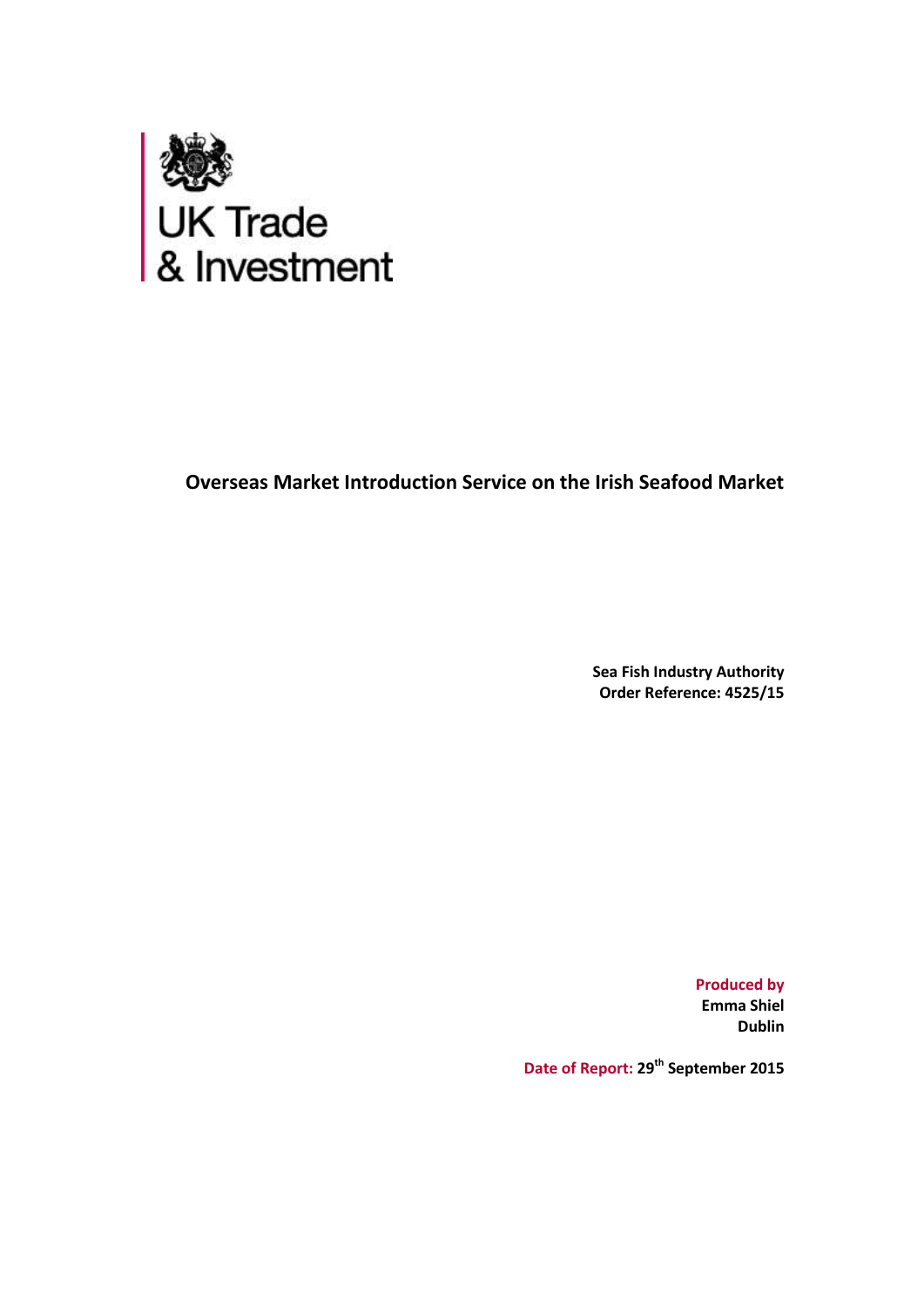

# **Contents**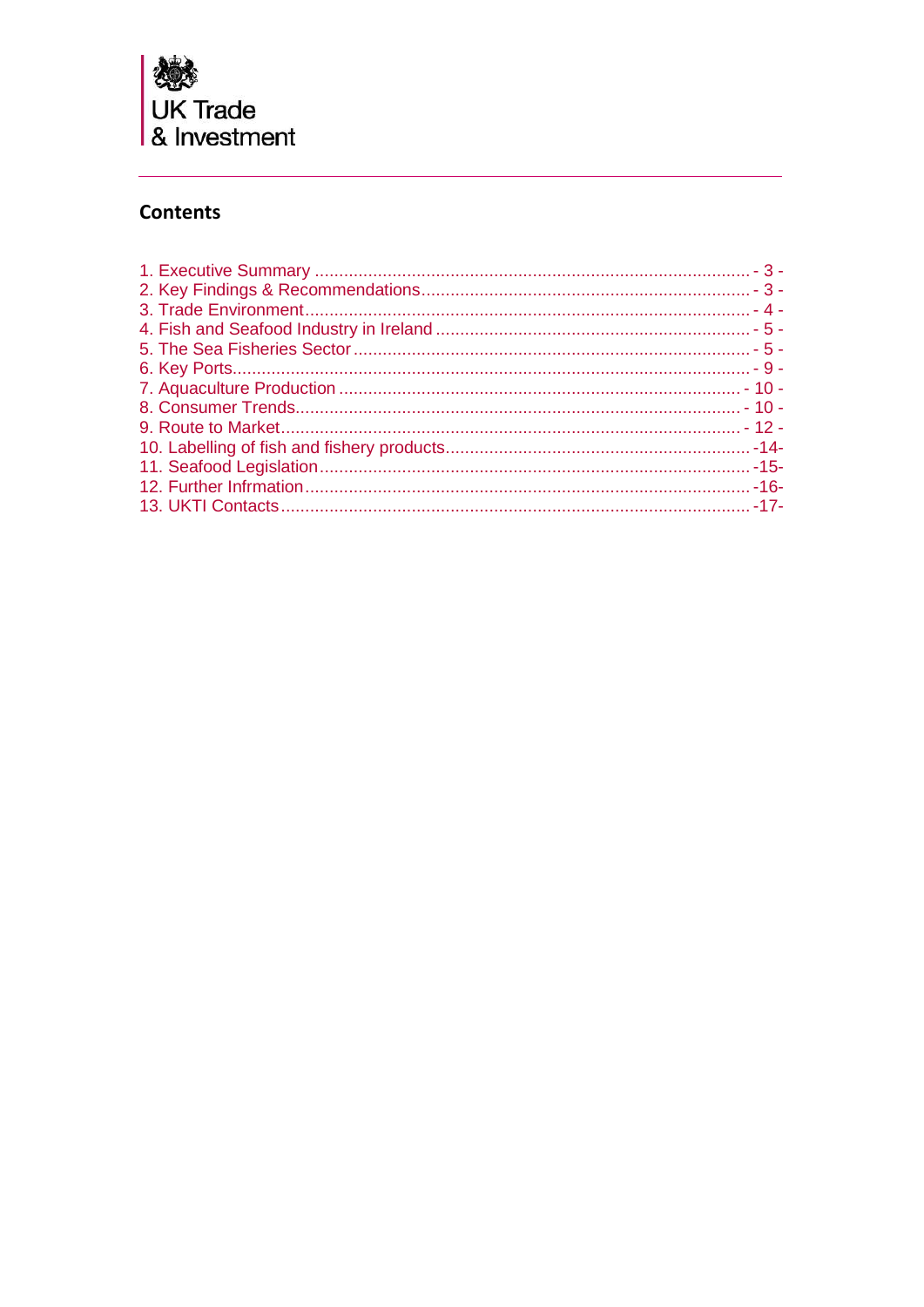

# <span id="page-2-0"></span>**1. Executive Summary**

# **Summary of the enquiry**

Seafish, the industry authority on seafood, is a non-departmental public body which supports a profitable, sustainable and socially responsible future for the seafood industry. Seafish commissioned UKTI Ireland to deliver a report on the seafood industry in Ireland.

# **Methodology**

A variety of sources were used when preparing this report including:

- Commercial databases and resources
- Trade associations and other relevant organisations
- Internet research
- Newspaper articles
- Reports

l

# <span id="page-2-1"></span>**2. Key Findings & Recommendations**

- 1. The consumption of seafood in Ireland is increasing, however not as quickly as other proteins. Seafood has a market share of 2% of total grocery in Ireland. In comparison, Beef has a 4.8% of the market share; Poultry 3.2%; Pork 1.4%; and Lamb  $1.1\%$ .  $1$
- 2. Most popular fish is salmon (total fish sales valued at  $\epsilon$ 64m for the year ending 4<sup>th</sup> January 2015), followed by cod (worth  $\epsilon$ 40.2m for same period)<sup>2</sup>
- 3. Prepacked fish has increased in growth significantly in Ireland in 2014, which represents huge opportunity for companies. Growth was 6.1%. See Section 8 for more information.
- 4. The Irish business culture places great importance on face-to-face contact. Irish people are usually generous with information and their time. If you are considering selling into the Irish market, we would suggest that you organise a visit in-market and set up meetings.

 $^{1}$  Bord Iascaigh Mhara, 2015, Irish Retail Seafood Market Performance

<sup>&</sup>lt;sup>2</sup> Bord Iascaigh Mhara, 2015, Irish Retail Seafood Market Performance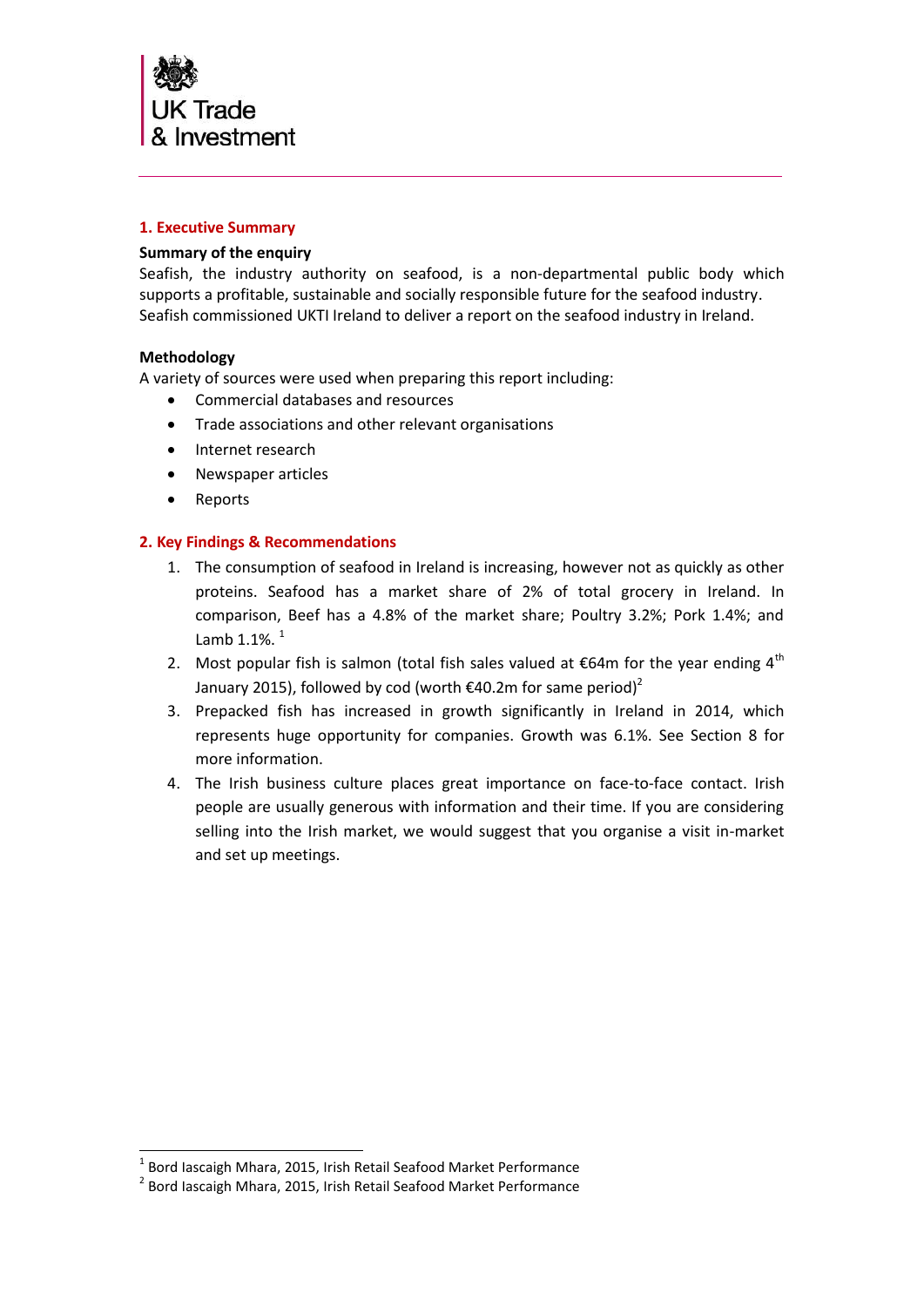

# <span id="page-3-0"></span>**3. Trade Environment**

| Geography                |                                      |
|--------------------------|--------------------------------------|
| <b>Land Area</b>         | 70,273 km <sup>2</sup>               |
| <b>Coastline</b>         | 1.448 km                             |
| Capital                  | <b>Dublin</b>                        |
| <b>Other main cities</b> | Cork, Galway, Limerick and Waterford |

# **Population, Language & Culture**

| Population (2011 est.)      | 4.62m   |
|-----------------------------|---------|
| Number of households (2011) | 1.66m   |
| Languages                   | English |

### **Economy**

| <b>Total GDP (2014 est.)</b>     | \$226.8 billion (in Purchasing Power Parity terms) |
|----------------------------------|----------------------------------------------------|
| Real GDP Growth Rate (Q2 2015)   | 6%                                                 |
| GDP per capita (2014 est)        | \$49,200 (in Purchasing Power Parity terms)        |
| Inflation Rate (2014 est)        | 0.3%                                               |
| <b>Unemployment Rate (August</b> | 9.4%                                               |
| 2015)                            |                                                    |
| Currency                         | EUR $(E)$                                          |
| <b>Exchange rate</b>             | €:£ = 1:0.74                                       |

# **Trade**

| Total food imports (2014 est.)                        | €6,152m; of which seafood €235m (Source: CSO) |
|-------------------------------------------------------|-----------------------------------------------|
| Total food exports (2014 est.)                        | €9,322m; of which seafood €530m (Source: CSO) |
| Top 3 import partners (2014)                          | UK (30%), the US (11%) and Germany (8%)       |
| Courses CIA Footfile, Inish Control Chatistics Office |                                               |

**Source: CIA Factfile, Irish Central Statistics Office**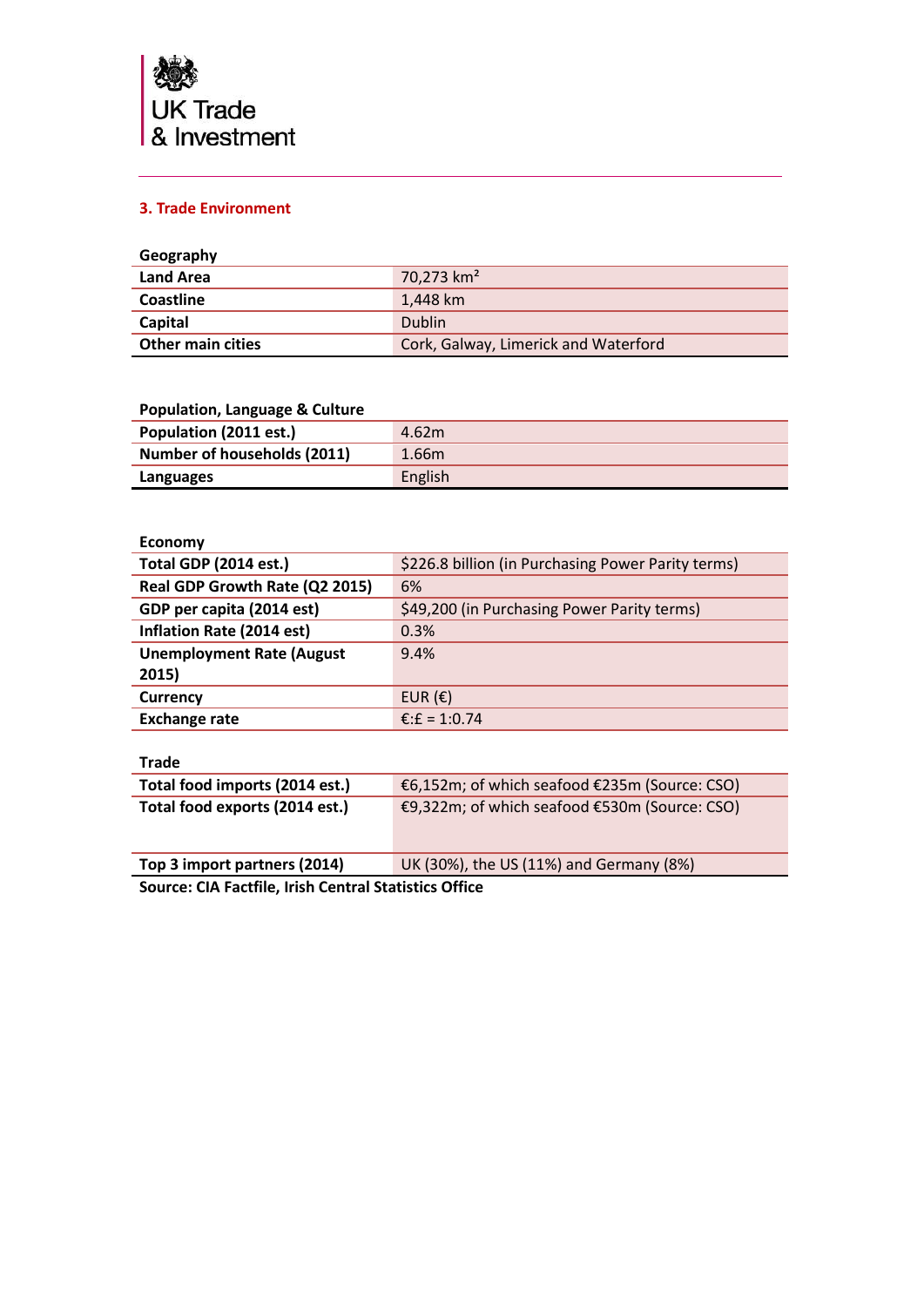

# <span id="page-4-0"></span>**4. Fish and Seafood Industry in Ireland**

The seafood industry trade in Ireland is estimated to be worth €850m, with €330m in domestic sales and €520m in exports.<sup>3</sup> The production of seafood is delivered through sea fisheries and aquaculture operations.

Irish waters offer huge opportunities to fishermen, due to its strategic position on the western coast of Europe. The Atlantic Ocean lies to the west, Irish Sea to the east, the North Atlantic to the north and Celtic Sea to the south. Each sea is influenced by the warm waters of the Gulf Stream which has ensured a marine environment with a wide variety of fish.

### **Exports:**

Ireland exported  $\epsilon$ 530m worth of seafood in 2014, which amounted to 259,120 tonnes.<sup>4</sup> Its most popular seafood exports in terms of value were mackerel; other fish, frozen (excluding livers and roes); other crustaceans (frozen); other fish, fresh (excluding livers and roes) and salmon.  $^5$  The top export markets for Irish seafood in terms of value are France (€124m), Spain (€60m), UK (€56m), Nigeria (€53m) and Italy (€30m).

### **Imports:**

Ireland imported €235m worth of seafood in 2014, which amounted to 68,151 tonnes.  $6$  Its most popular seafood imports in terms of value were tunas, skipjacks and Atlantic bonito, whole or in pieces; other fish, fresh or chilled; salmon; Herrings, sardines, sardinella, brislings or sprats, fresh or chilled (excluding livers and roes); crustaceans, prepared or preserved. The top import markets for the Irish market in terms of value are the UK ( $E145.1m$ ), France (€18.2m), Germany (€16.7m), Denmark (€9.52m) and Netherlands (€5.5m).

<span id="page-4-1"></span>According to BIM, the domestic sales came to €330m in 2014.

### **5. The Sea Fisheries Sector**

Landings have been largely increasing in Irish ports since 2010, with one fluctuation in 2013. In 2014, there were 294,383 tonnes of Deepwater, Demersal, Pelagic and Shellfish species landed in Ireland with an overall value of  $E345.8m$ .<sup>8</sup>

In terms of value, the most important species in 2014 landed in Ireland was the demersal, valued at €132.1m; pelagic landings were valued at €121.2m; shellfish at €91.2m and deepwater at  $\epsilon$ 898,000.<sup>9</sup>

<sup>&</sup>lt;sup>3</sup> The Irish Seafood Development Agency, Bord Iascaigh Mhara, 2015

 $<sup>4</sup>$  CSO, 2015</sup>

 $<sup>5</sup>$  CSO, 2015</sup>

 $^6$  CSO, 2015

 $<sup>7</sup>$  CSO, 2015</sup>

<sup>&</sup>lt;sup>8</sup> The Sea Fisheries Protection Agency, 2015

<sup>&</sup>lt;sup>9</sup> The Sea Fisheries Protection Agency, 2015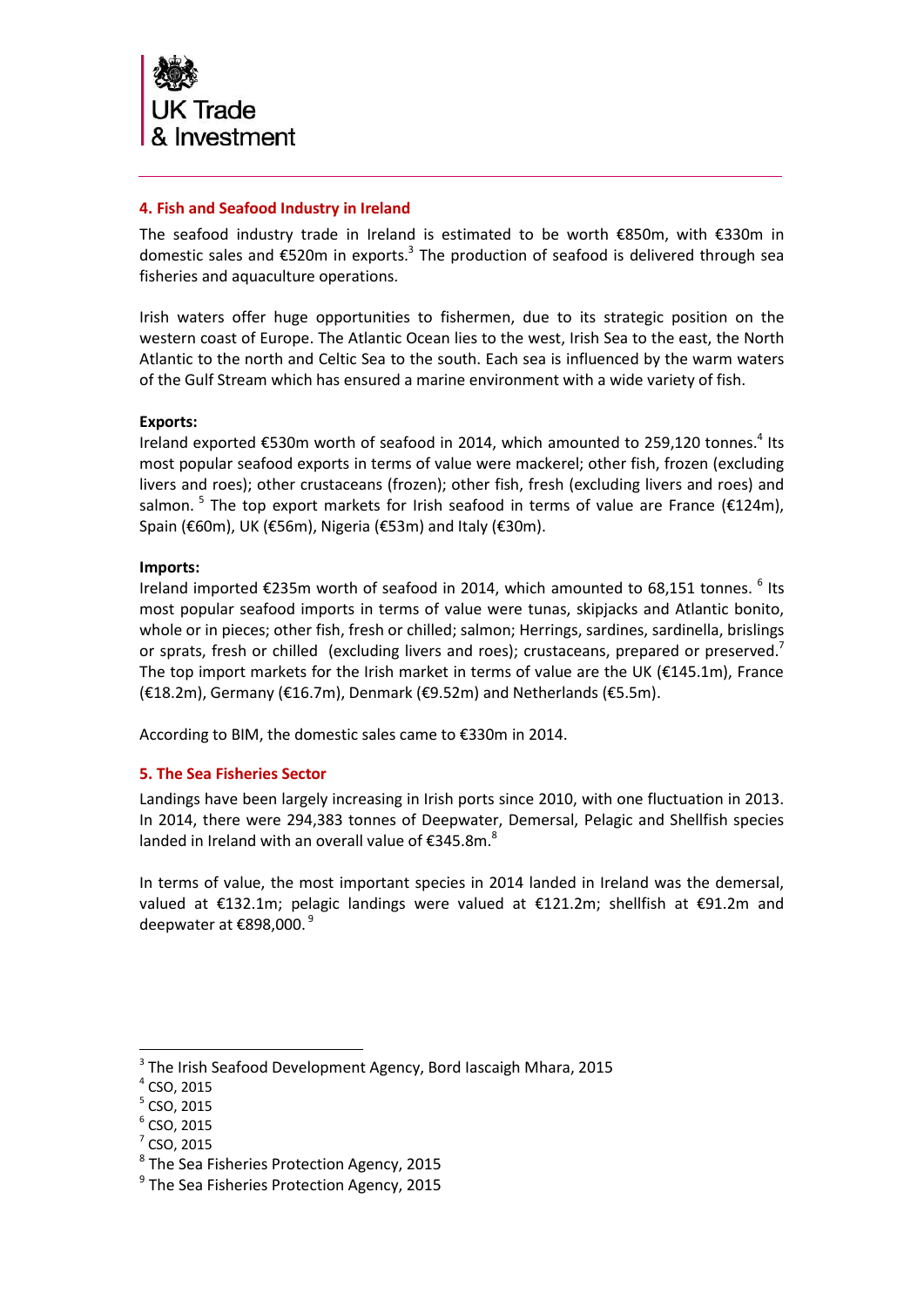

**Figure 1: Source Sea Fisheries Protection Agency ("SFPA", 2015)**

In terms of tonnes, the pelagic species were the most landed at 210,504 tonnes representing 71.5% of all fish landed in Irish ports; 56,263 tonnes of the demersal species were landed which represented 19.1% of all fish landed; 27,157 tonnes of shellfish were landed (9.2% of total) and 459 tonnes of deepwater species  $(0.2\%)$ <sup>10</sup>



**Figure 2: Source SFPA (2015)**

<sup>&</sup>lt;sup>10</sup> The Sea Fisheries Protection Agency, 2015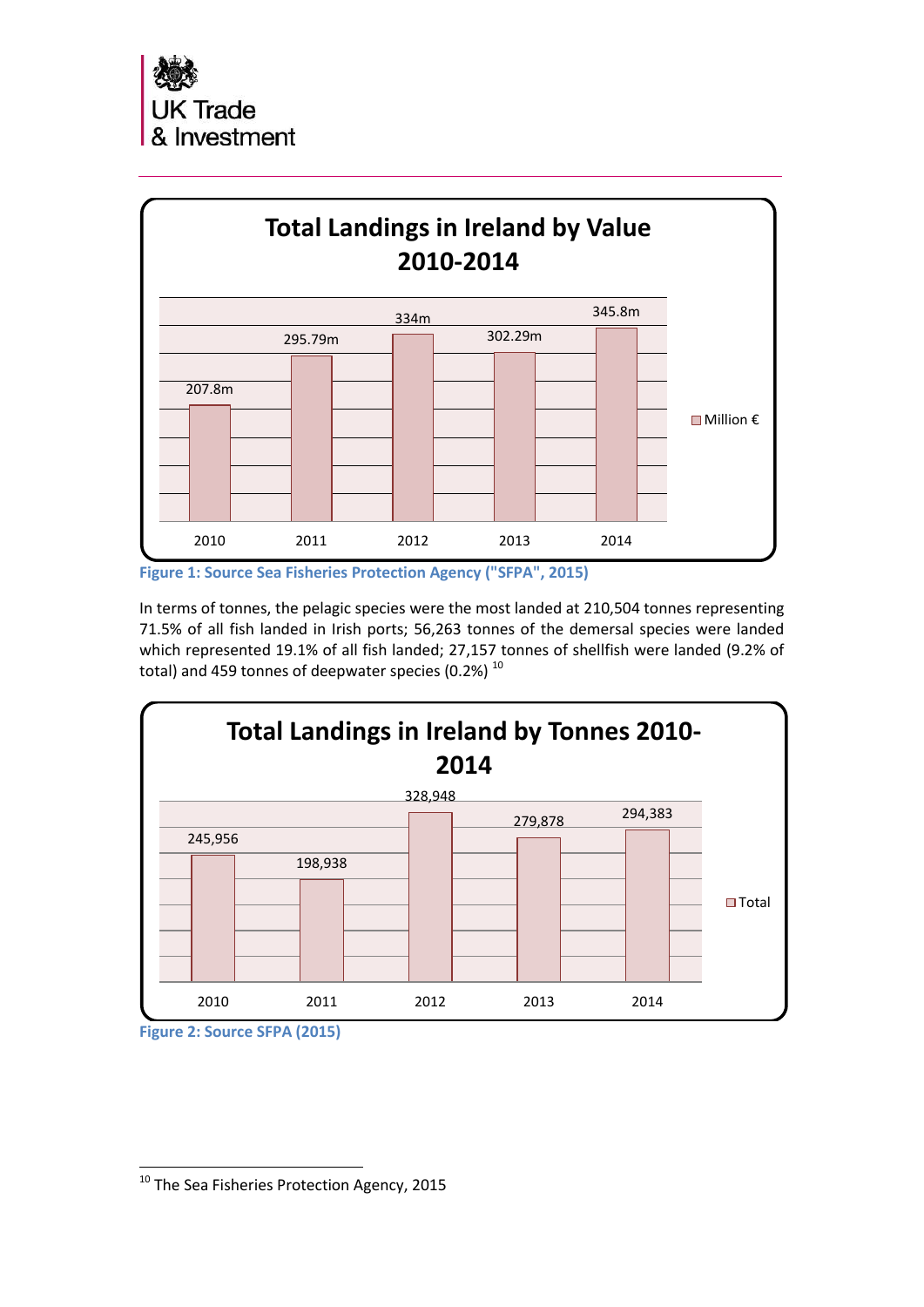

With 1,914 fishing vessels registered in Ireland<sup>11</sup>, Irish vessels accounted for 70% of the total value landed in Irish ports and 75% of the weight. Vessels from France, UK, Spain, Norway, Belgium and Germany landed in Irish ports in 2014, accounting for 74,038 tonnes of fish with a combined value of €104.6m. <sup>12</sup>



**Figure 3: Source SFPA (2015)**



**Figure 4: Source SFPA (2015)**

 $11$  The Irish Seafood Development Agency, Bord Iascaigh Mhara, 2015

<sup>&</sup>lt;sup>12</sup> The Sea Fisheries Protection Agency, 2015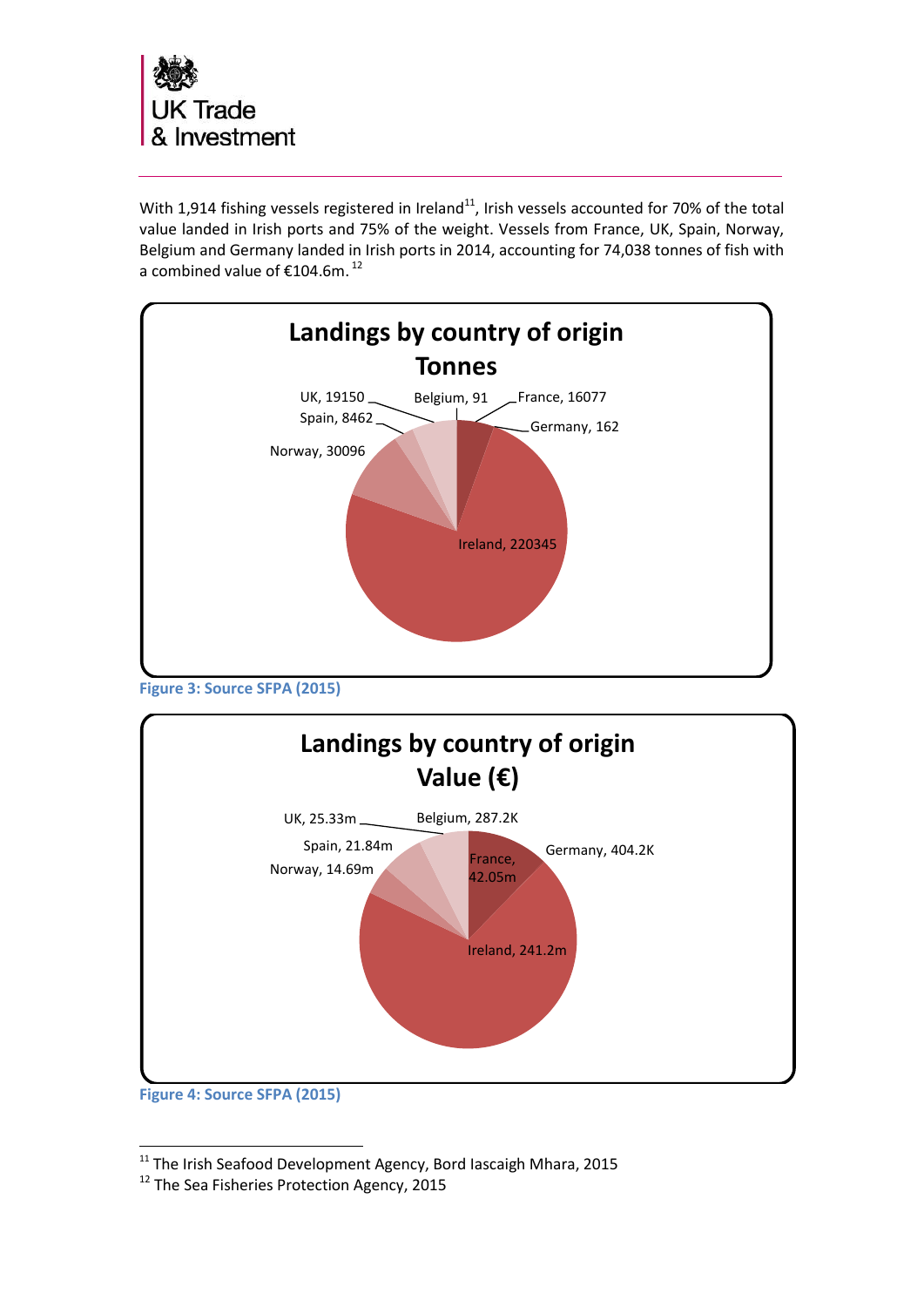

In Table 1, below, you can see the top 10 species landed in Irish ports. Atlantic Mackerel is the most landed, at 83,072 tonnes with a value of  $\epsilon$ 61.1m.  $^{13}$  The top 10 species account for 78% of the amount of fish landed in Irish ports and 81% of the total value.

| 2014 Top 10 species landed in Irish ports |               |                 |         |
|-------------------------------------------|---------------|-----------------|---------|
| <b>Species</b>                            | <b>Tonnes</b> | Value (000's €) | €/tonne |
| <b>Atlantic Mackerel</b>                  | 83,072        | 61,133,000      | 735.9   |
| <b>Lobster Norway</b>                     | 9,132         | 49,700,000      | 5,442.4 |
| <b>Hake European</b>                      | 19,149        | 46,365,000      | 2,421.3 |
| <b>Monkfish Angler nei</b>                | 10,157        | 32,892,000      | 3,238.4 |
| <b>Blue Whiting</b>                       | 50,184        | 24,489,000      | 487.98  |
| <b>Horse Mackerel nei</b>                 | 35,058        | 2,2057,000      | 629.2   |
| <b>Megrim nei</b>                         | 5,904         | 17,498,000      | 2,963.8 |
| <b>Crab Edible</b>                        | 7,105         | 9,086,000       | 1,278.8 |
| <b>Whiting</b>                            | 7,371         | 8,390,000       | 1,138.2 |
| <b>Scallop Great Atlantic</b>             | 3,004         | 7,972,000       | 2,653.8 |

**Table 1: Source SFPA 2015**

<sup>&</sup>lt;sup>13</sup> The Sea Fisheries Protection Agency, 2015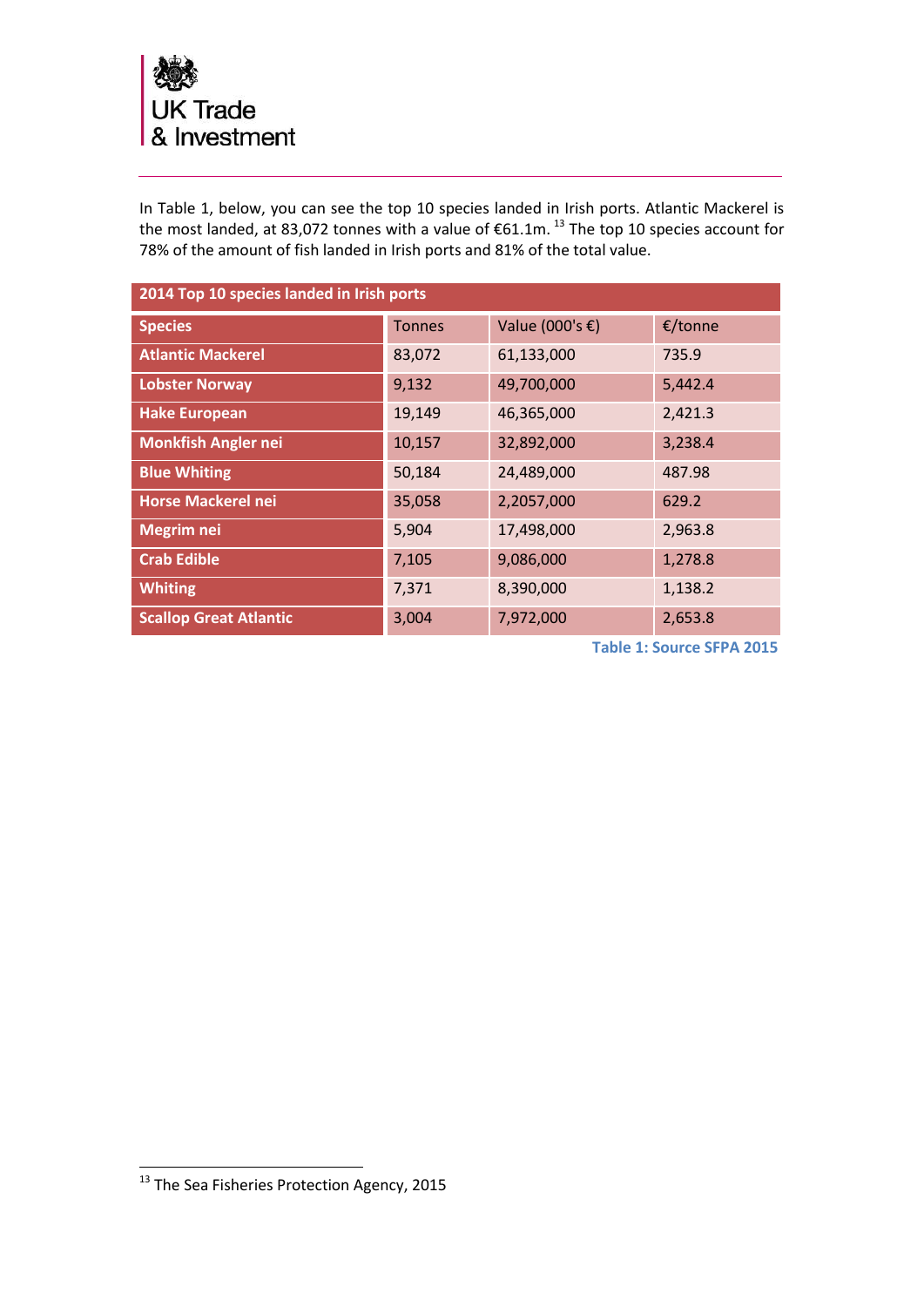

# <span id="page-8-0"></span>**6. Key Ports**

Killibegs is by far the most strategic port, accounting for 32.6% of total value of fish landed in Irish ports and 62.2% of total volume. This is followed by Castletownbere (23.7% of value and 11.9% of volume), Dingle (7.5% of value and 4.2% of volume) and Dunmore East (4.8% of value and 3.9% of volume) $^{14}$ 

| 2014 Top 20 Ports by Value |               |                 |  |
|----------------------------|---------------|-----------------|--|
| Port name                  | <b>Tonnes</b> | Value (000's €) |  |
| <b>Killybegs</b>           | 183053        | 112882          |  |
| Castletownbere             | 35004         | 82103           |  |
| <b>Dingle</b>              | 12221         | 25845           |  |
| <b>Dunmore East</b>        | 11535         | 16569           |  |
| <b>Ros A Mhil</b>          | 4770          | 13869           |  |
| <b>Kilmore Quay</b>        | 4705          | 13415           |  |
| Howth                      | 4481          | 10753           |  |
| Clogherhead                | 1741          | 7974            |  |
| Greencastle                | 3708          | 6998            |  |
| <b>Union Hall</b>          | 2528          | 6892            |  |
| Cobh                       | 4631          | 5907            |  |
| <b>Rosslare</b>            | 1413          | 3282            |  |
| <b>Ballycotton</b>         | 1158          | 3218            |  |
| <b>Kinsale</b>             | 2063          | 2703            |  |
| <b>Baltimore</b>           | 2294          | 2422            |  |
| <b>Duncannon/St.Helens</b> | 1666          | 2041            |  |
| <b>Skerries</b>            | 427           | 1500            |  |
| <b>Wicklow</b>             | 1323          | 1480            |  |
| <b>Malin Head</b>          | 1368          | 1448            |  |
| <b>Balbriggan</b>          | 395           | 1407            |  |

**Table 2: Source SFPA 2015**

<sup>&</sup>lt;sup>14</sup> The Sea Fisheries Protection Agency, 2015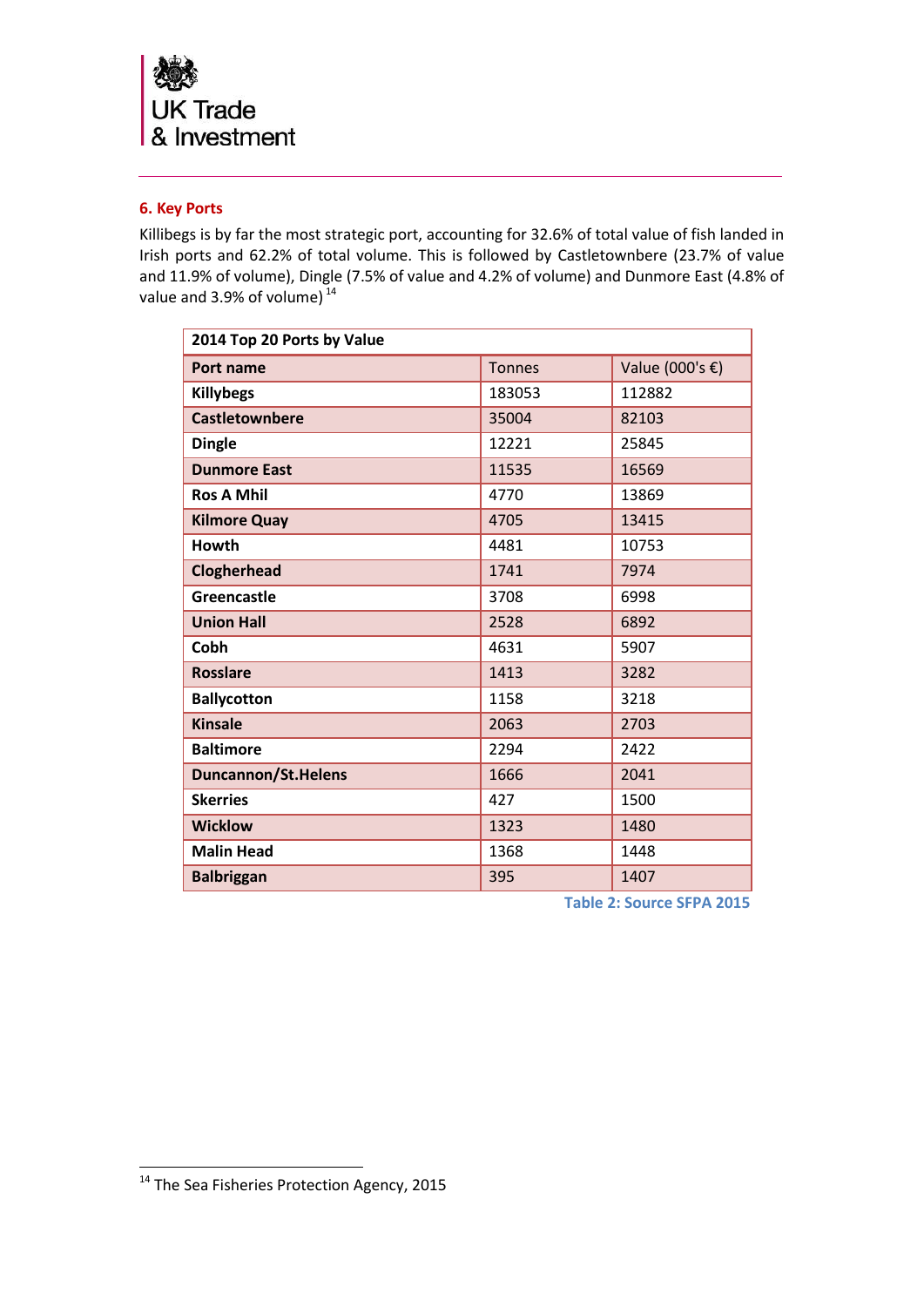

# <span id="page-9-0"></span>**7. Aquaculture Production**

According to the Irish Seafood Development Agency, Bord Iascaigh Mhara, the first sale value of the aquaculture industry was worth €115m in 2014. There are approximately 250 aquaculture operations in Ireland, employing 1,833 people. The main species that are produced are salmon, oysters and mussels (rope and seabed). Ireland is a world leader in the production of organic salmon and mussels, according to the European Commission, producing 20,000 tonnes every year.

### <span id="page-9-1"></span>**8. Consumer Trends**

According to the latest figures from the FAO, Ireland consumed 22.3kg of fish per capita in 2011. This is on the lower end of the scale in Europe, with Portugal consuming 56.8kg/capita, Spain 42.4kg, France 34kg, UK 19kg and Germany 14.2kg. There are three main trends that are having an effect on the consumption of fish in Ireland – health consciousness, environmental impact and the convenience of the products.

### **Health Conscious**

The Irish consumer is becoming more and more health conscious. Irish consumers are beginning to recognise that fish should be part of a healthy diet. According to Kantar Worldpanel, for the year ending on 4th January 2015, this is reflected in Total Fish Retail Sales which increased by 3.2% to reach €196m.

### **Awareness of Environmental Impact**

As well as being more health conscious, consumers are becoming more aware of how their food was produced. They would prefer to buy fish that they know has been sustainably produced.

### **Convenience**

As you will see in Figure 5, chilled fish products have been increasing in 2014, with an increase of 4.8%. There has been a particular interest by Irish consumers in prepacked fish, with options available to microwave or bake-in-the-bag.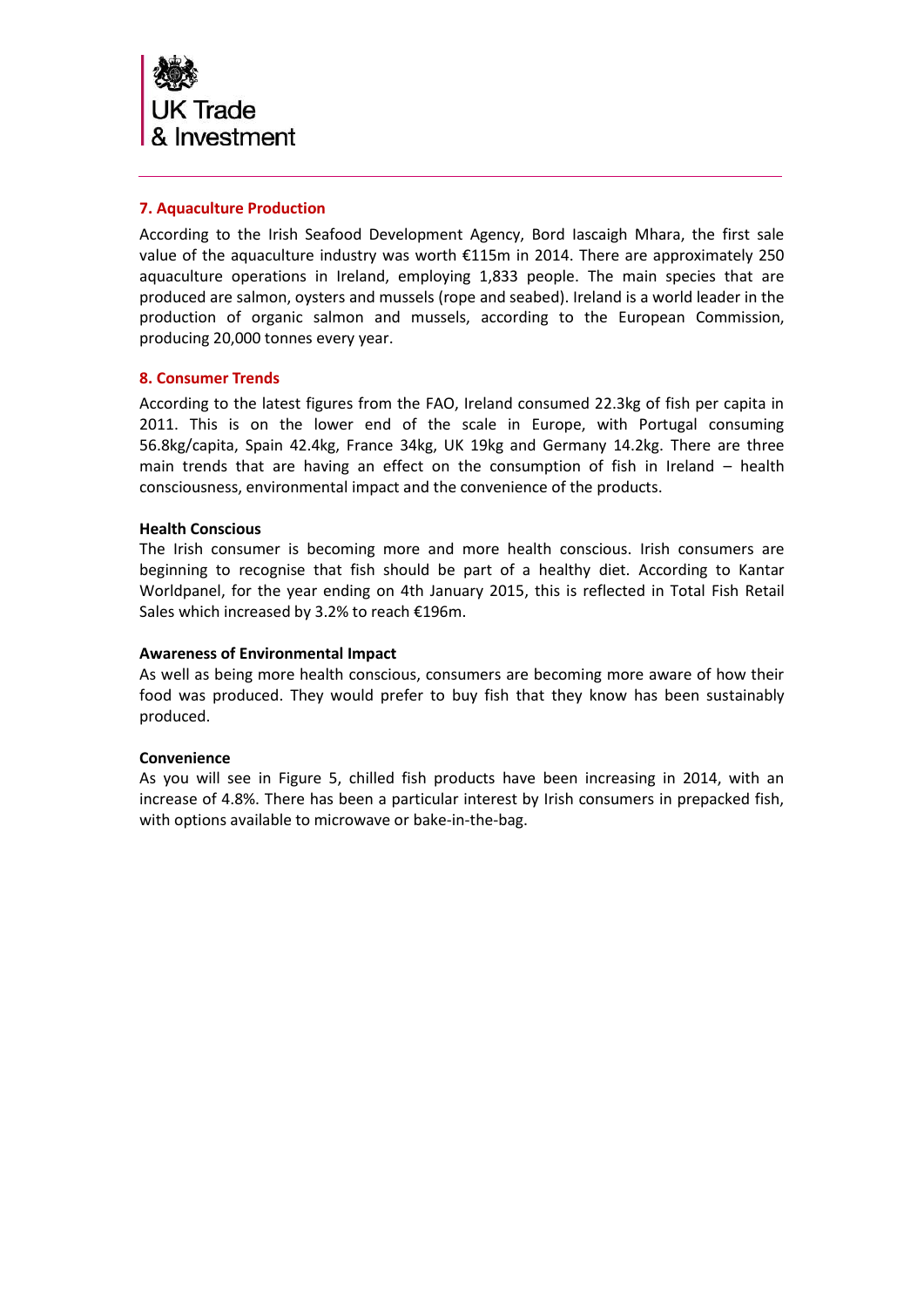



**Year-on-year Total Fish Sales in the Irish Retail Market to 4th January 2015**

**Figure 5: Source Bord Iascaigh Mhara ("BIM")**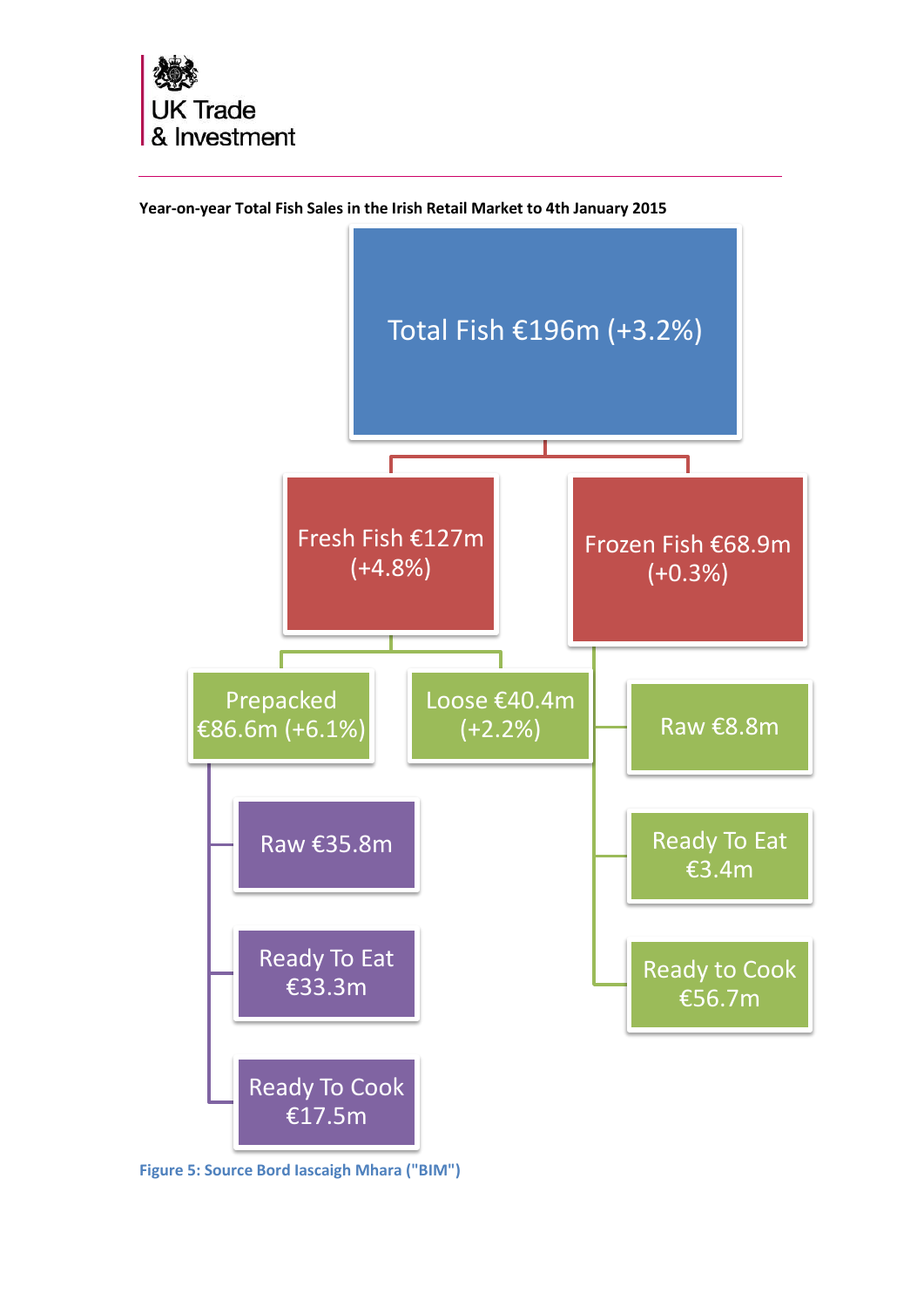![](_page_11_Picture_0.jpeg)

# <span id="page-11-0"></span>**9. Route to Market**

### **Direct to Retailer**

Please see information on all multiples operating in the Republic of Ireland below. It gives detailed contact information as well as market share for fresh and frozen fish. The majority of consumer purchasing of fish occurs in retailers (59%).

Total Fish sales have increased by 3.2%, with a marked increase in sales of prepacked fish, with an increase of 6.1%.<sup>15</sup> There are over 40 commercial species sold in Ireland, but the most popular being salmon with salmon accounting for €64m of sales (€57.2m Fresh and €6.7m frozen). Other popular fish in Ireland include cod which is worth €40.2m (fresh €15.5m and frozen €24.7m), coley worth €5.2m (fresh €5.1m and frozen €0.1m), haddock worth €8.8m (€4.7m fresh and €4.1m frozen), prawns worth €16.2m (€9.6m fresh and €6.6m frozen) and hake is worth  $\epsilon$ 6.8m ( $\epsilon$ 6.5m fresh and  $\epsilon$ 0.3m frozen). <sup>16</sup>

Although the retail sales of fish are growing, it is not growing as fast as other proteins in the market and currently accounts for 2% of the grocery share. (Bord Bia)

### **Foodservice**

Bord Bia estimates that value of fish purchased by foodservice was  $\epsilon$ 79m in 2014.<sup>17</sup> This accounts for 24% of total domestic sales.

### **Distributor**

l

There are many distributors operating in Ireland that are specialised in seafood. Please see [here](http://www.bordbia.ie/industry/manufacturers/growingyourbusiness/distributorsearch/pages/DistributorListing.aspx) for a directory of distributors operating in Ireland, which you can filter by category.

<sup>&</sup>lt;sup>15</sup> The Irish Seafood Development Agency, Bord Iascaigh Mhara, 2015

<sup>&</sup>lt;sup>16</sup> The Irish Seafood Development Agency, Bord Iascaigh Mhara, 2015

<sup>&</sup>lt;sup>17</sup> Bord Bia, Foodservice Channel 2014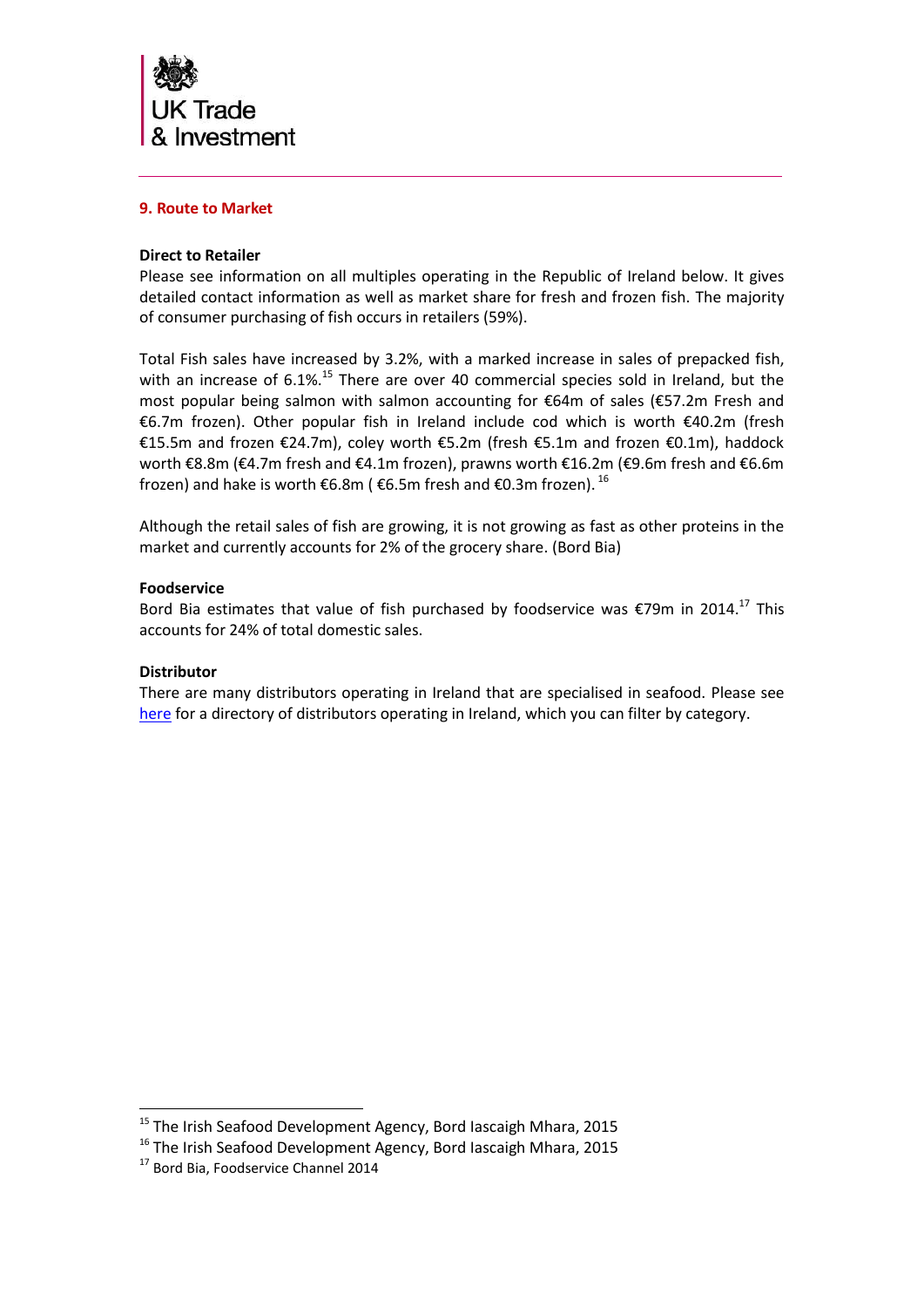![](_page_12_Picture_0.jpeg)

 $\overline{\phantom{a}}$ 

#### **Tesco Supervalu Dunnes Stores Aldi Lidl Overall Market Share** 25.6% 24.8% 24.8% 22.2% 8.2% 28.2% 25.6% 25.6% 24.8% 25.8% 25.8% 25.8% 25.8% 25.8% 25.8% 25.8% 25.8% 25.8 **Address** Gresham House, Marine Road, Dun Laoghaire, County Dublin. ('Musgrave Goup'), Musgrave House, Ballycurreen, Airport Road, County Cork. 46-50 South Great George's Street, Dublin 2. Newbridge Road, Naas, County Kildare. Great Connell Road, Newbridge, County Kildare. **Phone** 00353 (0) 1280 8441 00353 (0)21 452 <sup>2100</sup> 00353 (0)1 475 1111 00353 (0)45 846 300 00353 (0)45 440 400 **Website** [www.tesco.ie](http://www.tesco.ie/) [www.supervalu.ie](http://www.supervalu.ie/) [www.dunnesstores.com](http://www.dunnesstores.com/) [www.aldi.ie](http://www.aldi.ie/) [www.lidl.ie](http://www.lidl.ie/) **Share of Overall Market of...** Fresh Fresh Frozen Fresh<br>Fish Frozen Fish Frozen Fresh Fish Frozen Fresh Fresh Frozen Fresh<br>Fish Frozen Fish Fresh<br>Fish Frozen 20.8% 24.9% 27% 21.5% 21.7% 21.5% 4.4% 13.3% 10.1% 10.6% **Buying Practices** Buy direct Buy direct Buy direct Buy direct Buy direct Buy direct Buy direct **Other Information** Fresh seafood counters in some larger stores. Mainly frozen and / or prepacked seafood sales. Fresh seafood counters in some larger stores. Mainly frozen and / or prepacked seafood sales. Fresh seafood counters in some larger stores. Mainly frozen and / or prepacked seafood sales. Frozen and / or prepacked seafood sales only. Frozen and / or prepacked seafood sales only.

Supermarket Retailers in Ireland, market share on for year on  $4<sup>th</sup>$  January 2015<sup>18</sup>

**Table 3: Source Bord Iascaigh Mhara, Irish Seafood Retail Sales, January 2015**

<sup>18</sup> The Irish Seafood Development Agency, Bord Iascaigh Mhara, 2015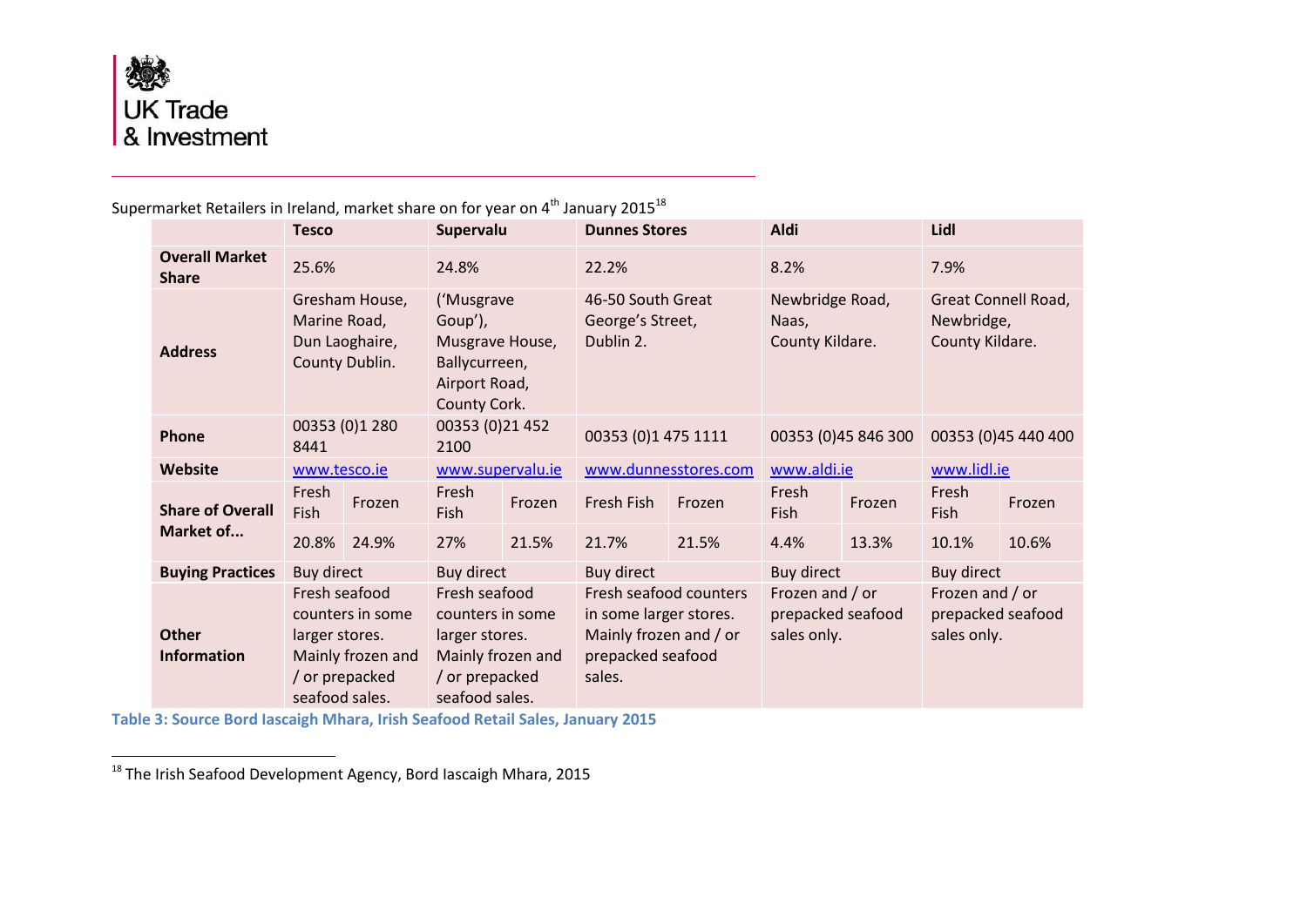![](_page_13_Picture_0.jpeg)

# <span id="page-13-0"></span>**10. Labelling of fish and fishery products**

The Irish market follows the European regulation No. 1169/2011 on labelling fish and fish products. For more information, please visit the Food Safety Authority of Ireland's ("FSAI") website [here.](https://www.fsai.ie/legislation/food_legislation/fish_and__fishery_products/labelling_of_fish_and_fishery_products_eu_legislation.html) The FSAI outlines the following information on labelling fish and fish products in Ireland.

# *Mandatory Information*

Article 35 of the Regulation sets out the mandatory information that must be provided for prepacked and non-prepacked products and specifies the following indications:

- Commercial and scientific name of the species
- Production method ("…caught…" or "…caught in freshwater…" or "…farmed…")
- **Area where the product was caught or farmed**
- **EXEC** Category of fishing gear used
- Whether the product has been defrosted (with limited exceptions)
- Date of minimum durability ('best-before' date) where appropriate

In addition to the above, prepacked products must also display all the relevant information specified in European Regulation No. 1169/2011 Articles 9 and 10 of on the provision of food information to consumers.

### *Voluntary Information*

The Regulation also permits the provision of the following information on a voluntary basis, provided that it is clear, unambiguous and verifiable:

- Date of catch of fishery products or the date of harvest of aquaculture products
- Date of landing of fishery products or information on the port at which the products were landed
- More detailed information on the type of fishing gear
- In the case of fishery products caught at sea, details of the flag State of the vessel that caught those products
- Environmental information
- **Information of an ethical or social nature**
- Information on production techniques and practices
- **Information on the nutritional content of the product**

Voluntary information must not be displayed to the detriment of the space available for mandatory information on the marking or labelling.

There is a useful guide on labelling fish and aquaculture consumer products produced by the European Commission which you can find [here.](http://ec.europa.eu/fisheries/documentation/publications/eu-new-fish-and-aquaculture-consumer-labels-pocket-guide_en.pdf)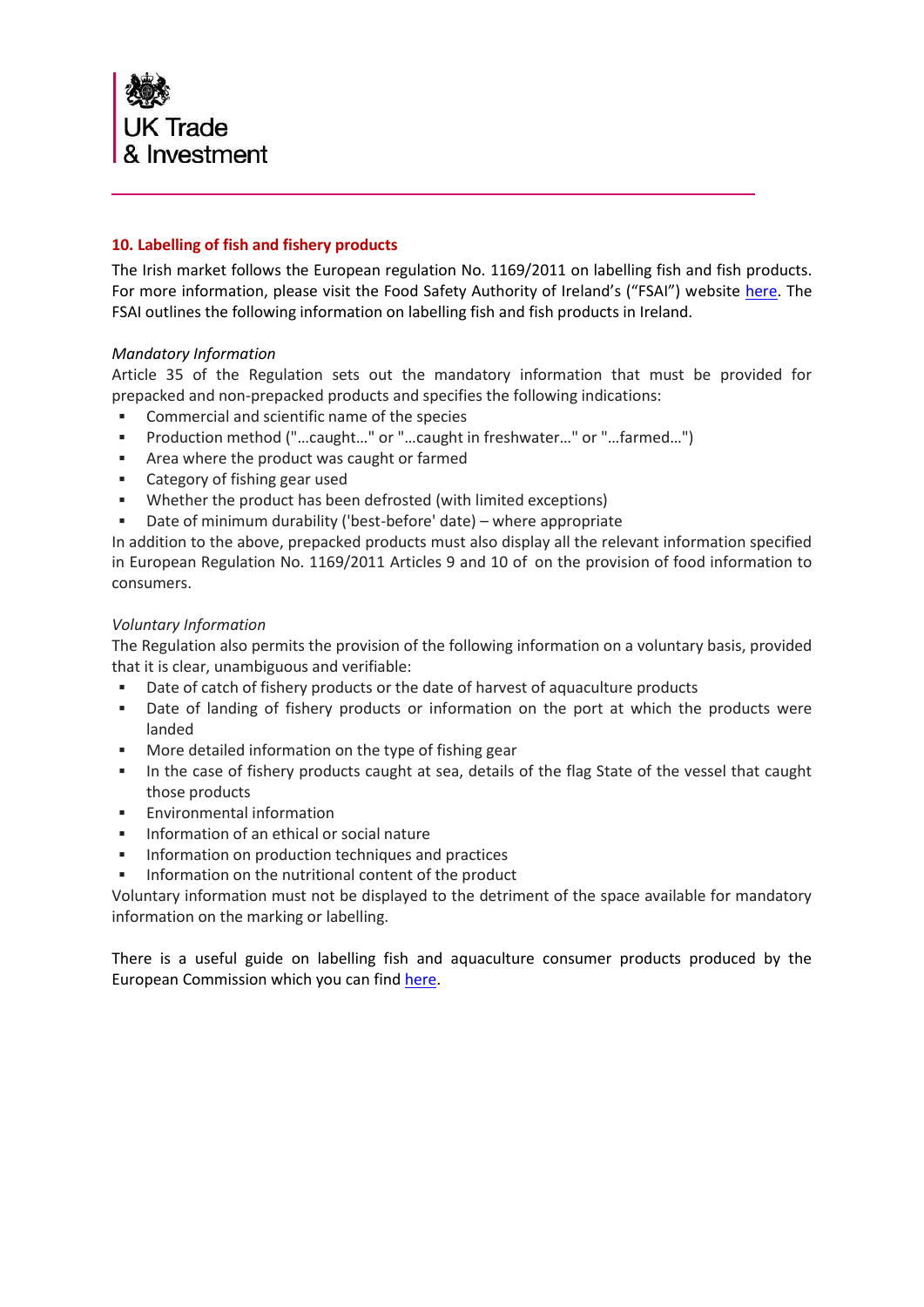![](_page_14_Picture_0.jpeg)

# <span id="page-14-0"></span>**11. Seafood Legislation**

# **EU Legislation**

According to the FSAI, the following regulations are applicable to fish and aquaculture consumer products, from EU legislation:

- Council Regulation (EC) No 1224/2009 of  $20<sup>th</sup>$  November 2009 establishing a Community control system for ensuring compliance with the rules of the common fisheries policy
- Commission Implementing Regulation (EU) No  $404/2011$  of  $8<sup>th</sup>$  April 2011 laying down detailed rules for the implementation of Council Regulation (EC) No 1224/2009 establishing a Community control system for ensuring compliance with the rules of the Common Fisheries Policy
- Regulation (EU) No 1379/2013 of the European Parliament and of the Council of  $11<sup>th</sup>$ December 2103 on the common organisation of the markets in fishery and aquaculture products.

### **Amended by**

- Council Regulation (EU) No 1385/2013 (OJ L354, p86, 28/12/2013) of 17 December 2013 amending Council Regulations (EC) No 850/98 and (EC) No 1224/2009, and Regulations (EC) No 1069/2009, (EU) No 1379/2013 and (EU) No 1380/2013 of the European Parliament and of the Council, following the amendment of the status of Mayotte with regard to the European Union
- Consolidated version of Regulation (EU) No 1379/2013 (as at 01 January 2014)
- Commission Implementing Regulation (EU) No 1420/2013 of  $17<sup>th</sup>$  December 2013 of the European Parliament and of the Council on the common organisation of the markets in fishery and aquaculture products

### **Seafood – National Legislation**

 European Communities (Labelling of Fishery and Aquaculture Products) Regulations, 2003 [\(S.I. No.320 of 2003\)](http://www.fsai.ie/uploadedFiles/S.I_No_320_of_2003.pdf)

S.I. No. 320 of 2003 gave effect to the previous rules on fishery and aquaculture products which have been repealed by Regulations EU No 1379/2013 and 1420/2013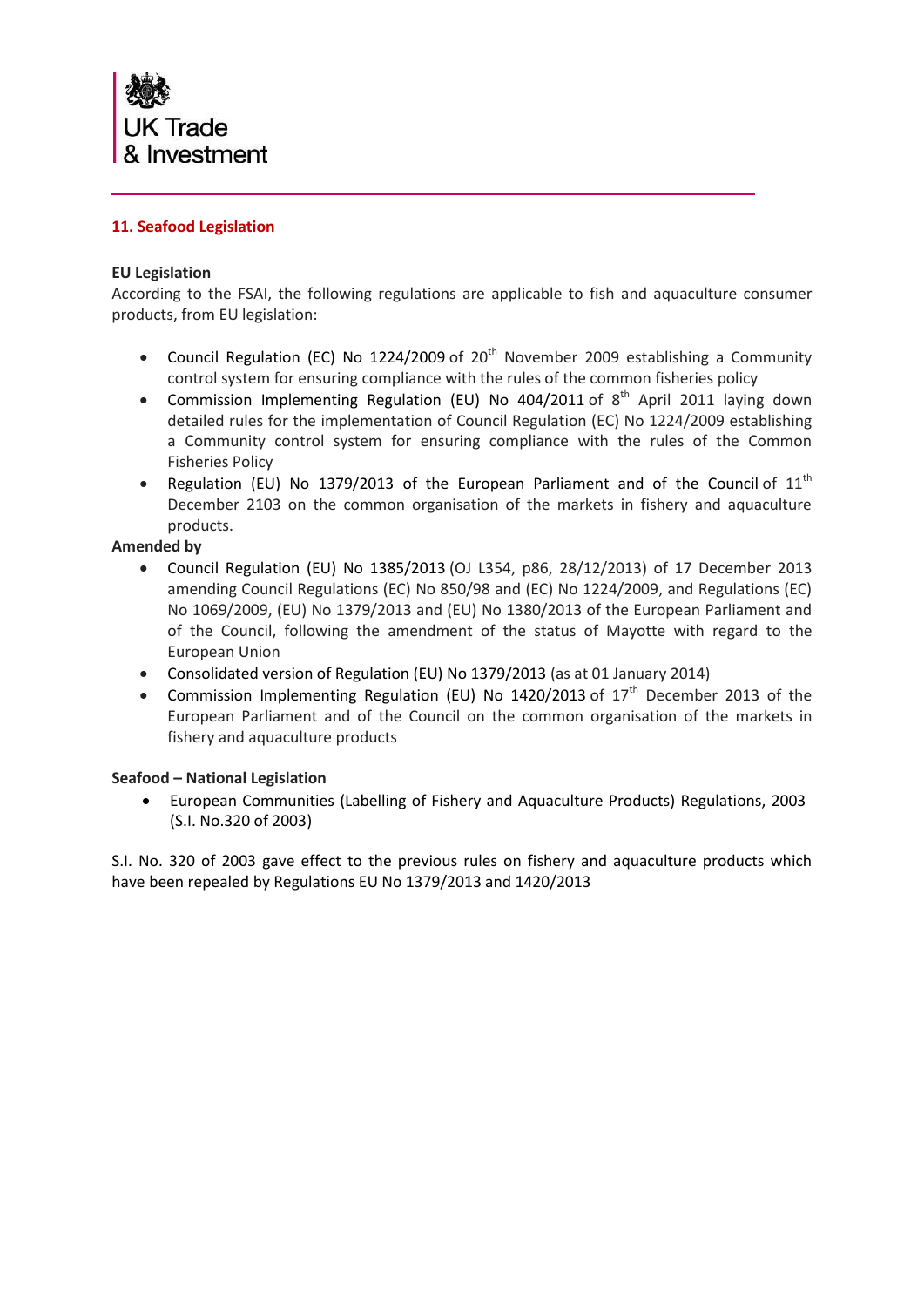![](_page_15_Picture_0.jpeg)

# <span id="page-15-0"></span>**12. Further Infrmation**

### **Useful Websites**

### *General*

Many Government funded bodies, regularly submit tenders, including for food supply contracts, onto the centralised Government procurement website. This website can be accessed at [www.etenders.gov.ie.](http://www.etenders.gov.ie/)

A further Government website, [www.procurement.ie,](http://www.procurement.ie/) also contains tenders, as well as a list of certain upcoming, as of yet unpublished, opportunities.

For general information on Ireland, the publically funded Citizens' Information Agency, [www.citizensinformation.ie](http://www.citizensinformation.ie/), together with the Irish Government's gateway website, [www.gov.ie,](http://www.gov.ie/) are useful starting points.

### *Sector Specific*

### *The Sea-Fisheries Protection Authority -* [www.sfpa.ie](http://www.sfpa.ie/)

The Sea-Fisheries Protection Authority is an Irish statuary body charged with the effective and fair regulation of the Sea-Fishing and Seafood Sectors.

### *Bord Iascaigh Mhara -* [www.bim.ie](http://www.bim.ie/)

An official agency, Bord Iascaigh Mhara helps to develop the Irish Seafood Industry by providing [technical expertise,](http://www.bim.ie/our-services/technology-services/) [business support,](http://www.bim.ie/our-services/grow-your-business/) [funding](http://www.bim.ie/schemes/) and [training,](http://www.bim.ie/training/) together with [promoting responsible](http://www.bim.ie/our-services/your-environment/)  [environmental practice.](http://www.bim.ie/our-services/your-environment/)

### *The Marine Institute-* [www.marine.ie](http://www.marine.ie/)

The Marine Institute is the Irish national agency responsible for Marine Research, Technology Development and Innovation (RTDI). It seeks to assess and realise the economic potential of Ireland's 220 million acre marine resource; promote the sustainable development of marine industry through strategic funding programmes and essential scientific services; and safeguard Ireland's marine environment through research and environmental monitoring.

### *Bord Bia (The Irish Food Board) -* [www.bordbia.ie](http://www.bordbia.ie/)

An official agency, Bord Bia exists to market Irish food both in Ireland and overseas. This includes seafood.

### *The Irish Department of Agriculture, Food and the Marine -* [www.agriculture.gov.ie](http://www.agriculture.gov.ie/)

A Government department, it is similar in purpose and scope to the Department for the Environment, Food and Rural Affairs in the UK.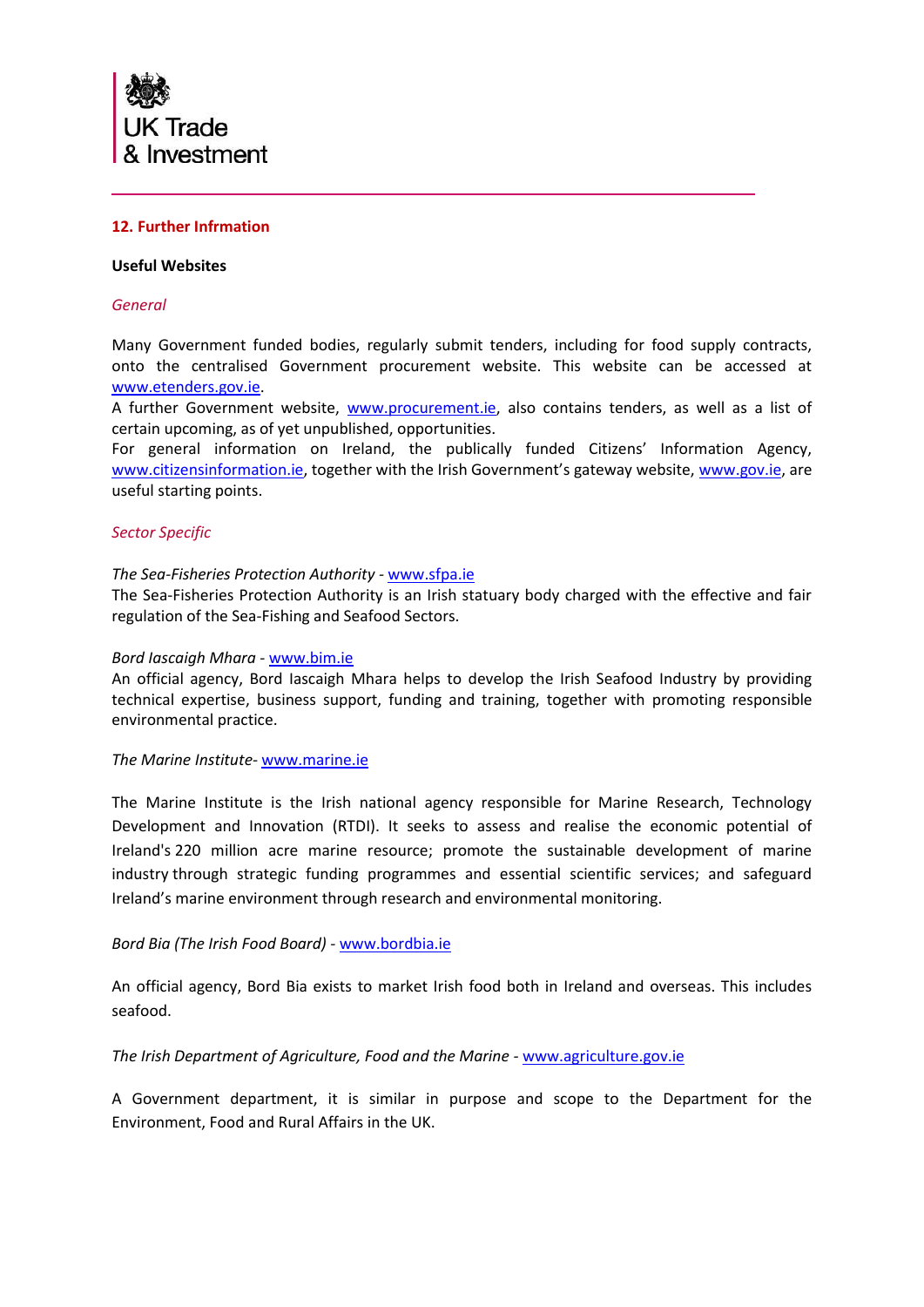![](_page_16_Picture_0.jpeg)

# <span id="page-16-0"></span>**13. UKTI Contacts**

**UKTI Commercial Officer** Name: Emma Shiel Job Title: Team Leader for Trade Services Location: UKTI Dublin Telephone: 00353 (0)1 205 3757 Email: [emma.shiel@fco.gov.uk](mailto:emma.shiel@fco.gov.uk)

### **Disclaimer**

The Overseas Market Introduction Service ('OMIS') is provided by the Commercial Departments of Diplomatic Service Posts overseas as part of the joint trade development operation, UK Trade & Investment ('UKTI'), of the Foreign and Commonwealth Office ('the FCO') and the Department for Business, Innovation and Skills ('BIS').

Whereas every effort has been made to ensure that information provided through OMIS is accurate, these Commercial Departments, UKTI, the FCO and BIS accept no liability for any errors, omissions or misleading statements in such information and accept no responsibility as to the standing of any firm, company or individual mentioned. Any party interested in the goods and services provided by any company referred to in OMIS material should undertake their own research and should not consider a reference in OMIS material to be an endorsement of any goods, services or companies mentioned.

### **UK Trade & Investment ('UKTI')**

UKTI works with UK-based businesses to ensure their success in international markets, and encourage the best overseas companies to look to the UK as their global partner of choice.

UKTI has [a customer commitment](http://www.ukti.gov.uk/uktihome/aboutukti/item/138580.html) to helping its UK and international customers by providing a range of services, to a high standard and improve customer service by listening to customer feedback.

We also have [a co-ordination role across government](http://www.ukti.gov.uk/uktihome/item/203560.html) to establish a more systematic approach to relationships with companies which are the most economically significant investors and exporters.